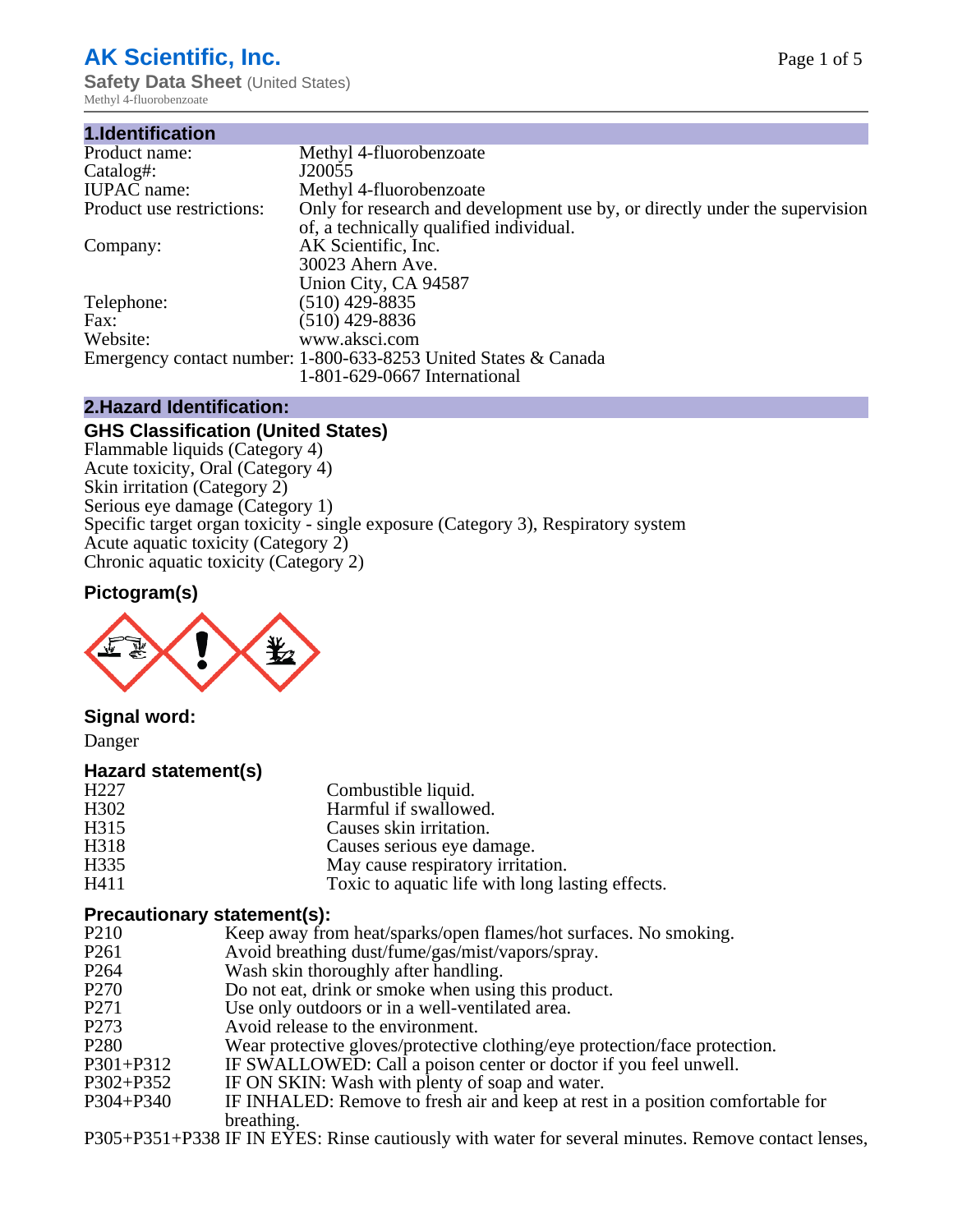|                  | if present and easy to do. Continue rinsing.                                       |
|------------------|------------------------------------------------------------------------------------|
| P310             | Immediately call a poison center or doctor.                                        |
| P321             | Specific treatment (see supplemental first aid instructions on this label).        |
| P330             | Rinse mouth.                                                                       |
| P332+P313        | If skin irritation occurs: Get medical advice/attention.                           |
| P <sub>362</sub> | Take off contaminated clothing and wash before reuse.                              |
| P370+P378        | In case of fire: Use dry sand, dry chemical, CO2, water spray or alcohol-resistant |
|                  | foam for extinction.                                                               |
| P391             | Collect spillage.                                                                  |
| P403+P233        | Store in a well-ventilated place. Keep container tightly closed.                   |
| $P403 + P235$    | Store in a well-ventilated place. Keep cool.                                       |
| P <sub>405</sub> | Store locked up.                                                                   |
| <b>P501</b>      | Dispose of contents/container to an approved waste disposal plant.                 |

#### **Hazards not otherwise classified (HNOC) or not covered by GHS:**

None

### **3.Composition/Information on Ingredients**

| Synonyms: | Methyl p-fluorobenzoate; 4-Fluorobenzoic acid methyl ester |
|-----------|------------------------------------------------------------|
| $CAS#$ :  | 403-33-8                                                   |
| Purity:   | 99% (GC)                                                   |
| EC:       | 206-956-7                                                  |
|           |                                                            |

#### **4. First Aid Measures**

**General Information:** Immediately remove any clothing contaminated by the product. Move out of dangerous area. Consult a physician and show this safety data sheet.

**Inhalation:** Move person to fresh air. If not breathing, give artificial respiration. If breathing is difficult, give oxygen. Obtain medical aid.

**Skin contact:** Immediately flush skin with running water for at least 15 minutes while removing contaminated clothing and shoes. Wash clothing before reuse. Obtain medical aid immediately.

**Eye contact:** Immediately flush open eyes with running water for at least 15 minutes. Obtain medical aid immediately.

**Ingestion:** Do NOT induce vomiting without medical advice. Rinse mouth with water. Never administer anything by mouth to an unconscious person. Obtain medical aid immediately.

**Most important symptoms and effects, both acute and delayed:** No further information available. Please see sections 2 and 11.

**Indication of any immediate medical attention and special treatment needed:** No further information available.

#### **5. Fire Fighting Measures**

**Suitable extinguishing media:** Use water spray, dry chemical, carbon dioxide, or chemical foam. **Specific hazards arising from the chemical:** Carbon oxides, Hydrogen fluoride.

**Advice for firefighters:** As in any fire, wear a NIOSH-approved or equivalent, pressure-demand, self-contained breathing apparatus and full protective gear. During a fire, irritating and highly toxic gases may be generated by thermal decomposition or combustion.

#### **6. Accidental Release Measures**

**Personal precautions, protective equipment and emergency procedures:** Wear protective equipment and keep unprotected personnel away. Ensure adequate ventilation. Remove all sources of ignition. Prevent further leak or spill if safe to do so. For personal protective equipment, please refer to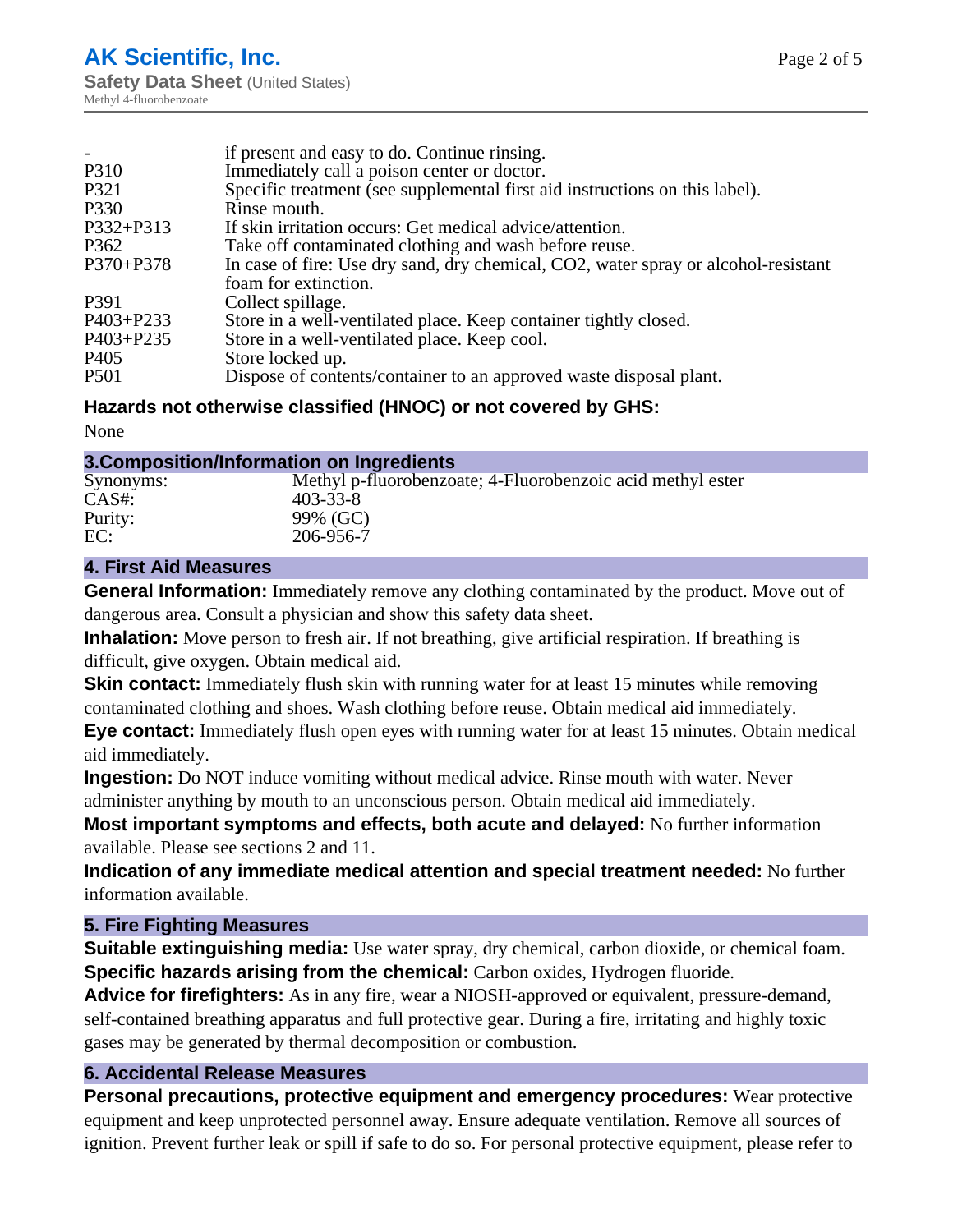#### section 8.

**Environmental precautions:** Do not let product enter drains, other waterways, or soil.

**Methods and materials for containment and cleaning up:** Prevent further leak or spill if safe to do so. Vacuum, sweep up, or absorb with inert material and place into a suitable disposal container. Consult local regulations for disposal. See section 13 for further disposal information.

#### **7. Handling and Storage**

**Precautions for safe handling:** Avoid contact with skin, eyes, and personal clothing. Wash hands thoroughly after handling. Avoid breathing fumes. Use only with adequate ventilation. Wear suitable protective clothing, gloves, and eye/face protection. Keep away from sources of ignition. Minimize dust generation and accumulation. Keep container tightly closed. Open and handle container with care. Do not eat, drink, or smoke while handling.

**Conditions for safe storage, including any incompatibilities:** Store in a tightly-closed container when not in use. Store in a cool, dry, well-ventilated area away from incompatible substances. Keep away from sources of ignition.

#### **8. Exposure Controls/Personal Protection**

#### **Exposure limits:**

| <b>OSHA PEL:</b>  | Not available. |
|-------------------|----------------|
| NIOSH REL:        | Not available. |
| <b>ACGIH TLV:</b> | Not available. |

**Appropriate engineering controls:** Avoid contact with skin, eyes, and clothing. Wash hands before breaks and immediately after handling the product. Facilities storing or utilizing this material should be equipped with an eyewash fountain. Use adequate general and local exhaust ventilation to keep airborne concentrations low.

#### **Personal protection**

| Eyes:        | Based on an evaluation of the eye or face hazards present, wear chemical splash-resistant<br>safety glasses or goggles with side protection. A face shield may be appropriate in some<br>workplaces. Use eyewear tested and approved under appropriate government standards<br>such as OSHA 29 CFR 1910.133 or EU EN166.                                                                                                |
|--------------|-------------------------------------------------------------------------------------------------------------------------------------------------------------------------------------------------------------------------------------------------------------------------------------------------------------------------------------------------------------------------------------------------------------------------|
| Hands:       | Wear gloves selected based on an evaluation of the possible hazards to hands and skin,<br>the duration of use, the physical conditions of the workplace, and the chemical resistance<br>and physical properties of the glove material.                                                                                                                                                                                  |
|              | Skin and body: Protective clothing must be selected based on the hazards present in the workplace, the<br>physical environment, the duration of exposure, and other factors. No fabric can provide<br>protection against all potential hazards; therefore it is important to select the appropriate<br>protective clothing for each specific hazard. At the minimum, wear a laboratory coat and<br>close-toed footwear. |
| Respiratory: | Respirators are not a substitute for accepted engineering control measures such as<br>enclosure or confinement of the operation, general and local ventilation, and substitution<br>of less toxic materials. When respiratory personal protective equipment is appropriate<br>based on an assessment of respiratory hazards in the workplace, use a NIOSH- or<br>CEN-certified respirator.                              |

| 9. Physical and Chemical Properties |                                  |
|-------------------------------------|----------------------------------|
| <b>Physical State:</b>              | Colorless to yellow clear liquid |
| Molecular Formula:                  | C8H7FO2                          |
| Molecular Weight:                   | 154.14                           |
| Odor:                               | Not available.                   |
| $pH$ :                              | Not available.                   |
| <b>Boiling Point Range:</b>         | 90-92 $\rm{^{\circ}C}$ (20mmHg)  |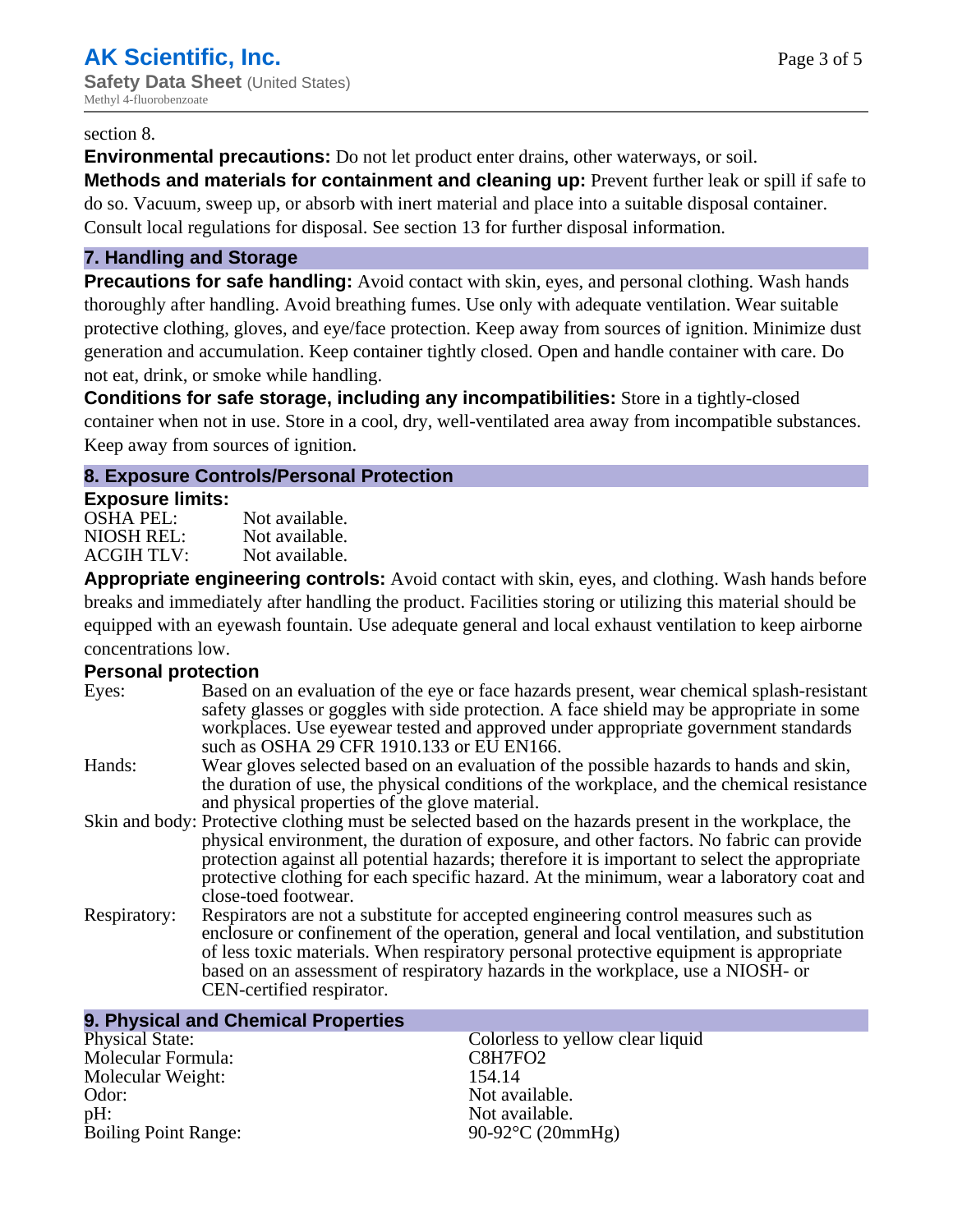### **AK Scientific, Inc. Safety Data Sheet** (United States)

Methyl 4-fluorobenzoate

| Freezing/Melting Point:           | Not available.        |
|-----------------------------------|-----------------------|
| <b>Flash Point:</b>               | $77-78$ °C            |
| <b>Evaporation Rate:</b>          | Not available.        |
| Flammability(solid,gas):          | Please see section 2. |
| <b>Explosive limits:</b>          | Not available.        |
| Vapor Pressure:                   | Not available.        |
| Vapor Density:                    | Not available.        |
| Solubility:                       | Not available.        |
| <b>Relative Density:</b>          | 1.192-1.200           |
| Refractive Index:                 | 1.491-1.496           |
| Volatility:                       | Not available.        |
| <b>Auto-ignition Temperature:</b> | Not available.        |
| <b>Decomposition Temperature:</b> | Not available.        |
| <b>Partition Coefficient:</b>     | Not available.        |

#### **10. Stability and Reactivity**

| Reactivity:                         |
|-------------------------------------|
| Chemical stability:                 |
| Possibility of hazardous reactions: |
| Conditions to avoid:                |
| Incompatible materials:             |
| Hazardous decomposition products:   |
|                                     |

#### Not available. Stable under recommended temperatures and pressures. Not available. Dust generation. Strong oxidizing agents. Carbon oxides, Hydrogen fluoride.

#### **11. Toxicological Information**

RTECS# Not available.<br>Acute toxicity: Not available. Acute toxicity: Routes of exposure: The Inhalation, eve contact, skin contact, ingestion. Symptoms related to the physical,chemical and toxicological characteristics:

Skin contact may result in inflammation characterized by itching, scaling, reddening, blistering, pain or dryness. Eye contact may result in redness, pain or severe eye damage. Inhalation may cause irritation of the lungs and respiratory system. Overexposure may result in serious illness or death.

**Carcinogenicity** IARC: Not classified.<br>
Not listed. Not listed. OSHA: Not listed. Acute toxic effects: Inflammation of the eye is characterized by redness, watering, and itching. Skin inflammation is characterized by itching, scaling, reddening, or, occasionally, blistering.

#### **12. Ecological Information**

Ecotoxicity: Not available.<br>
Not available.<br>
Not available.<br>
Not available. Persistence and degradability:<br>
Bioaccumulative potential:<br>
Not available.<br>
Not available. Bioaccumulative potential: Mobility in soil: Not available. Other adverse effects: Not available.

#### **13. Disposal Considerations**

Disposal of waste: Chemical waste generators must determine whether a discarded chemical is classified as hazardous waste. US EPA guidelines for the classification determination are listed in 40 CFR 261.3. Additionally, waste generators must consult state and local hazardous waste regulations to ensure complete and accurate classification. Observe all federal, state and local regulations when